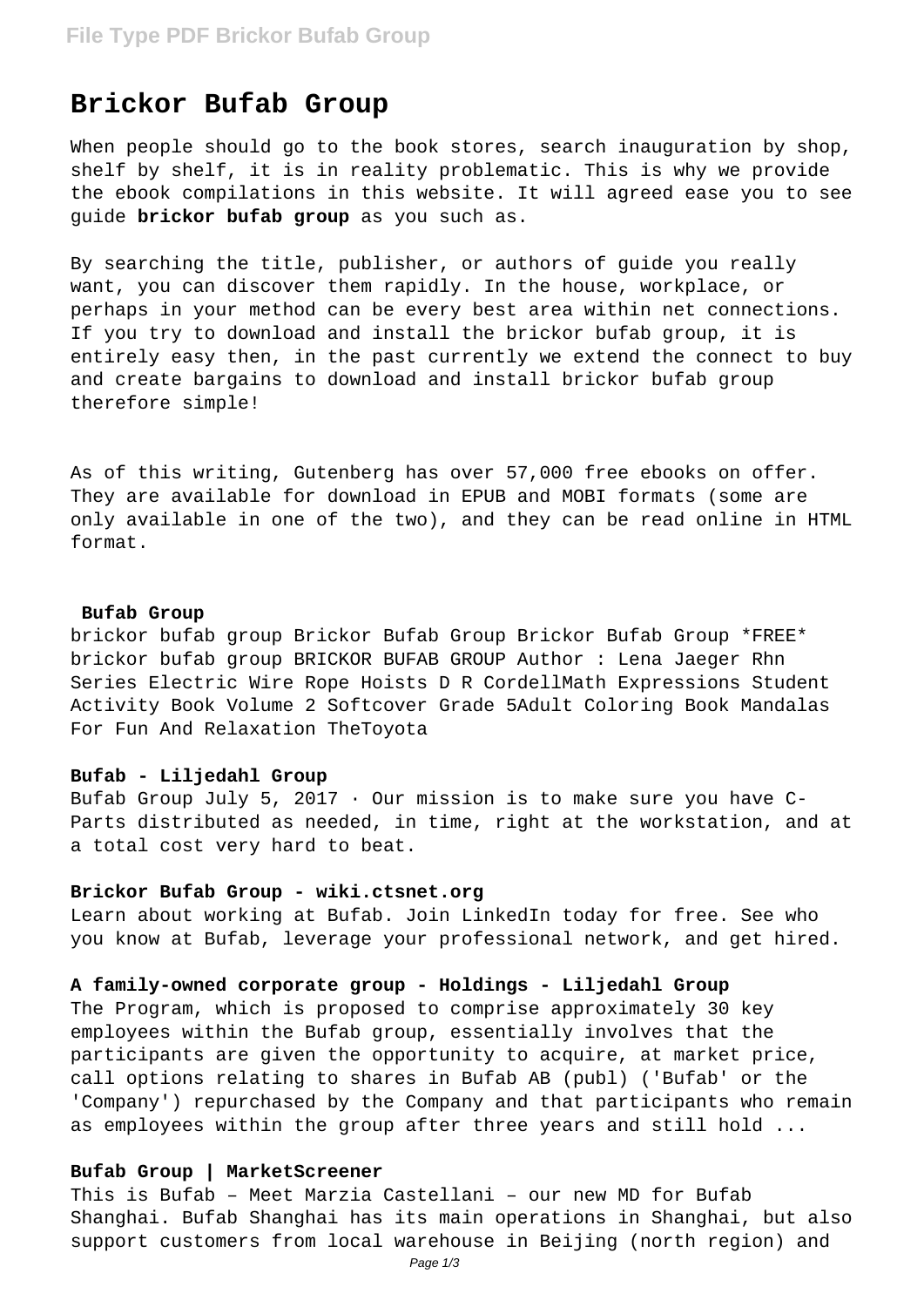in Xiamen (south region).

# **FÄSTELEMENT SKRUVAR MUTTRAR BRICKOR ROFAB**

Bufab Group: Good growth and stable results in the beginning of the year – measures taken in order to reduce the effects of. Mar 18, 2020. Bufab Group: Year-end report 2019. Feb 11, 2020.

# **Bufab | LinkedIn**

Bufab is a retailer offering a one-stop solution as a Supply Chain partner for purchasing, quality assurance and logistics of C-parts (screws, nuts, washers, etc.). The Global Parts Productivity™ offering helps customers focus on their core business by improving quality, achieving faster and more secure deliveries, reducing overall costs and releasing more capital.

## **Contact us - BUMAX**

Bufab Group. 180 likes. Bufab is a trading company that offers its customers a fullservice solution as Supply Chain Partner for sourcing, quality control and logistics for C-Parts

#### **Bufab Group**

Bufab Group Box 2266 SE-331 02 Värnamo (Stenfalksvägen 1, SE-331 41 Värnamo) SwedenPh. +46 (0)370 69 69 00 Fax: + 46 (0)370 69 69 10 info@bufab.com

# **Bufab Group**

brickor. sida bricka din 7989-1 c obeh, fzb, fzv 9:33 bricka din 9021 obeh, fzb, fzv, dacrolit 9:33 aranlock utan och med kapsel 9:34 starlock utan kapsel 9:35 starlock med kapsel 9:36 monteringsverktyg fÖr starlock 9:37 spÄnnbricka din 6796 9:38 vikbricka din 93 obeh, fzb 9:39

## **Bufab Group**

Bufab. Bufab is een handelsonderneming die zijn klanten een totaaloplossing biedt als Supply Chain Partner voor inkoop, kwaliteitsbeheersing en logistieke oplossingen voor C-Parts. Bufab Group Box 2266 SE-331 02 Värnamo, Sweden Ph. +46 (0)370 69 69 00. info@bufab.com

## **Bufab Group - Posts | Facebook**

Bufab. Bufab is a trading company that offers its customers a fullservice solution as Supply Chain Partner for sourcing, quality control and logistics for C-Parts. Bufab Group Box 2266 SE-331 02 Värnamo, Sweden Ph. +46 (0)370 69 69 00. info@bufab.com

# **Bufab Group**

BUMAX AB – Sweden BUMAX Sales sales.bumax@bufab.com +46 10 478 44 00. For technical questions please contact the BUMAX technical center via the form under technical information or contact our technical director.